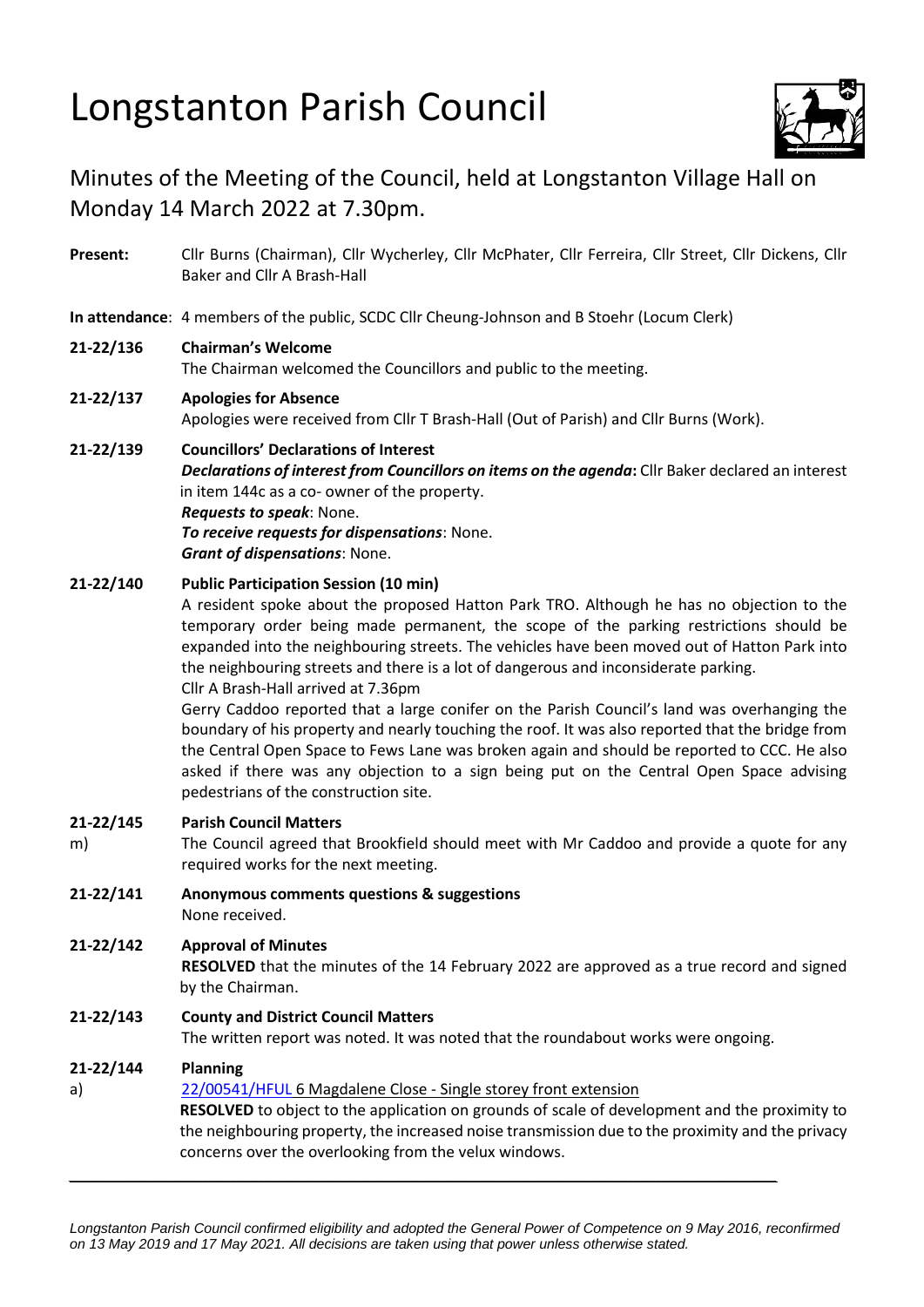### **21-22/145 Parish Council Matters**

k) **RESOLVED** to respond to the consultation that The Parish Council is supportive in principle to making the existing temporary order permanent, however strongly recommends the order is expanded (or an additional order made) to extend the restrictions into the neighbouring streets.

> The Parish Council has serious concerns about the safety of the parking and movement of the vehicles which have been moved on from parking in Hattons Park. The Parish Council has been made aware by residents in Prentice Close and Thornhill Place that during the restricted hours these vehicles park on pavements, verges and blocking driveways, which makes it incredibly dangerous for children and adults cycling and walking to school and that the current situation is an accident waiting to happen.

> The Parish Council believes that expanding the restrictions would spread this traffic over a number of different areas and minimise the issue rather than it being concentrated in just the 2 neighbouring streets, increasing the distance to walk/cycle would also further incentivise people not to drive.

The Parish Council would also like to see that effective enforcement of parking issues, both of the restricted area and other dangerous parking within the village, is provided.

**RESOLVED** that Cllr Dickens would contact the School about other possible locations for parking, including the Recreation Ground Car Park and that he would contact the Black Bull about using their car park.

**RESOLVED** that Cllr A Brash-Hall to convene a meeting with CCC & stakeholders to discuss the options going forward

# **21-22/144 Planning**

b) [22/00591/HFUL](https://applications.greatercambridgeplanning.org/online-applications/PLAN/22/00591/HFUL) 37 Thornhill Place - Two storey side extension and single storey rear extension **RESOLVED** to resubmit the comments from the previous application.

### **21-22/143 County and District Council Matters**

Cllr Chung-Johnson added to her written report that SCDC are asking for residents to help house Ukrainian refugees and they are working with the Government for how this will work. It was reported that they would be entering the pre-election period at the end of the month. A question about civil parking enforcement was asked. SCDC are going to review the doubleyellow lines before considering adding other areas.

#### **21-22/144 Planning**

| c) | 22/00590/HFUL 155 High Street - Replacement of rear single storey with two storey extension        |
|----|----------------------------------------------------------------------------------------------------|
|    | Having declared an interest Cllr Baker left the meeting at 8.38pm                                  |
|    | <b>RESOLVED</b> to support the application                                                         |
|    | Cllr Baker re-joined the meeting at 8.40pm                                                         |
| d) | 22/00645/S73 Avalon Station Road S73 variation of condition 2 (Approved plans) of planning         |
|    | permission 21/01676/FUL (Demolition of existing private stables, erection of replacement           |
|    | stable yard and manege. Change of use to equine)                                                   |
|    | RESOLVED that the Parish Council has no comments as the application is no longer in                |
|    | Longstanton Parish.                                                                                |
| e) | 22/00710/HFUL 16 Lofthouse Way - Garage conversion and loft conversion with dormer                 |
|    | windows to front and roof lights to the rear                                                       |
|    | <b>RESOLVED</b> to support the application although the Parish Council has concerns about the loss |
|    | of garage parking.                                                                                 |
| f) | 22/00460/HFUL 6 St Michaels - Roof extension increasing the roof height, new roof finish           |
|    | including external cladding to upper part of house and 3no rooflights to the front elevation       |
|    | <b>RESOLVED</b> to support the application.                                                        |